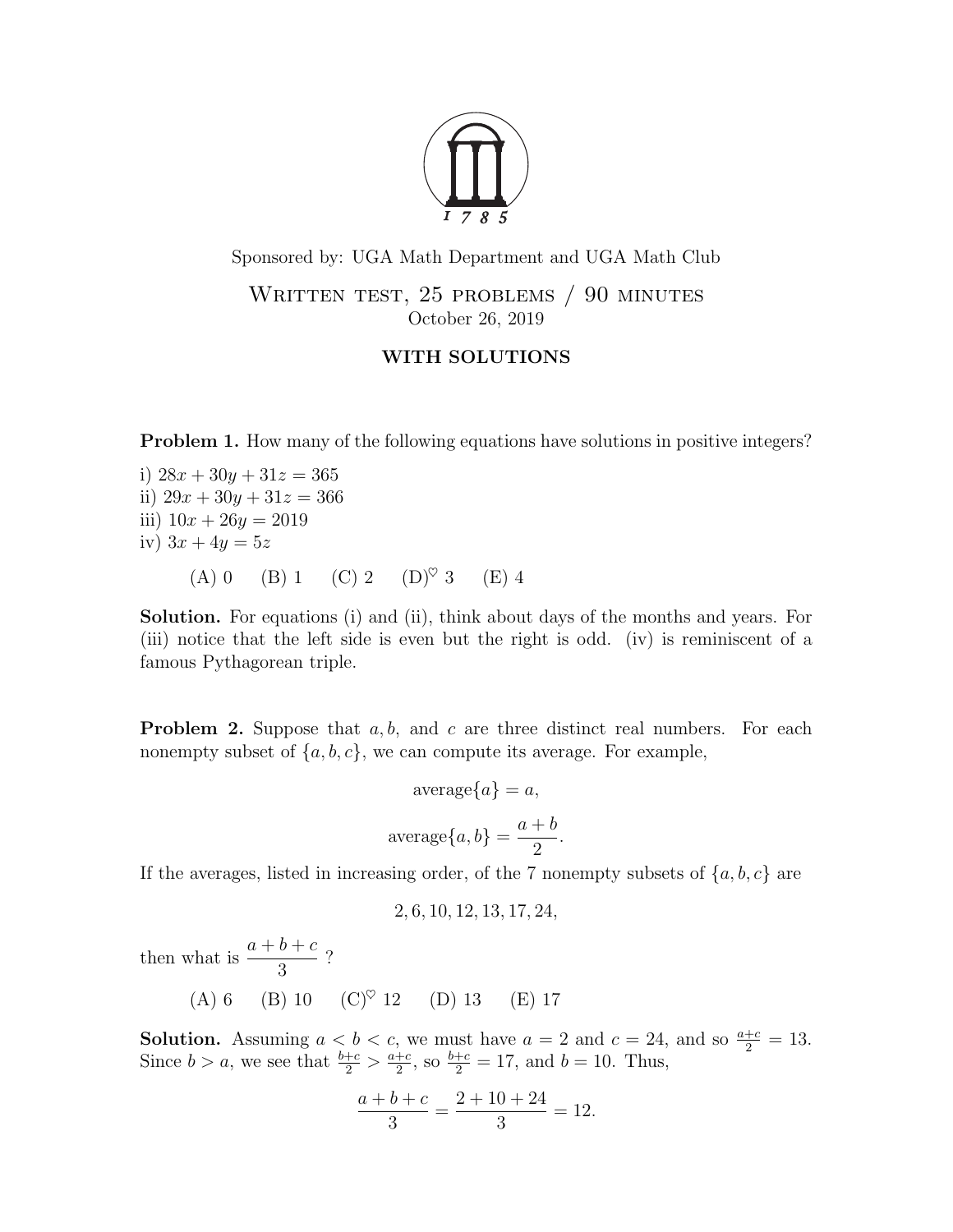Alternatively, notice that if you sum the seven given numbers, that sum will include a once (from  $\{a\}$ ),  $a/2$  twice (from  $\{a, b\}$  and  $\{a, c\}$ ) and  $a/3$  once; b and c act similarly. Therefore,

$$
a+2\cdot\frac{a}{2}+\frac{a}{3}+b+2\cdot\frac{b}{2}+\frac{b}{3}+c+2\cdot\frac{c}{2}+\frac{c}{3}=2+6+10+12+13+17+24.
$$

Collecting like terms,  $\frac{7}{3}(a+b+c) = 84$ , and so  $\frac{a+b+c}{3} = 12$ .

**Problem 3.** If  $5^x \cdot 7^y = 4$ , then y, as a function of x, is

 $(A)^\heartsuit$  linear (B) polynomial of degree  $\geq 2$  (C) exponential (D) logarithmic (E)  $y$  is not a function of x

**Solution.** We solve for y by taking the natural logarithm of both sides:

$$
5^x \cdot 7^y = 4 \iff \ln(5^x \cdot 7^y) = \ln 4
$$
  

$$
\iff \ln(5^x) + \ln(7^y) = \ln 4
$$
  

$$
\iff x \ln 5 + y \ln 7 = \ln 4.
$$

Thus,  $y = \frac{1}{\ln 7}(\ln 4 - x \ln 5)$ , which is linear in x with slope  $-\ln(5)/\ln(7)$ .

**Problem 4.** Tank A is a vertical cylinder with radius 2 ft; tank  $B$  is a vertical cylinder with radius 3 ft. Water is drained from tank A into tank B. If the depth of the water in tank  $A$  is decreasing at a constant rate of 1 ft/hr, at what rate is the depth of the water in tank B increasing?

(A) 1 ft/hr (B) 
$$
\frac{2}{3}
$$
 ft/hr (C)  $\frac{3}{2}$  ft/hr (D)<sup>°</sup>  $\frac{4}{9}$  ft/hr (E)  $\frac{9}{4}$  ft/hr

**Solution.** If the height in tank A is decreasing at a constant rate of  $1 \text{ ft/hr}$ , then the volume lost per hour is  $\pi \cdot 2^2 \cdot 1 = 4\pi$  ft<sup>3</sup>/hr. So the volume gained in tank B is  $4\pi$  ft<sup>3</sup>/hr, which is enough to fill a cylinder of radius 3 and height  $4/9$  every hour.

Problem 5. If you cut a finite interval randomly into two pieces, what is the probability that one of them is at least three times as long as the other?

(A) 
$$
\frac{1}{4}
$$
 (B)  $\frac{1}{3}$  (C)<sup>°</sup>  $\frac{1}{2}$  (D)  $\frac{2}{3}$  (E)  $\frac{3}{4}$ 

**Solution.** Imagine the interval as  $[0, 1]$  and cutting at point x. Then one piece is at least three times as long as the other if (and only if)  $0 \le x \le \frac{1}{4}$  $\frac{1}{4}$  or  $\frac{3}{4} \leq x \leq 1$ . So the probability is  $\frac{1}{2}$ .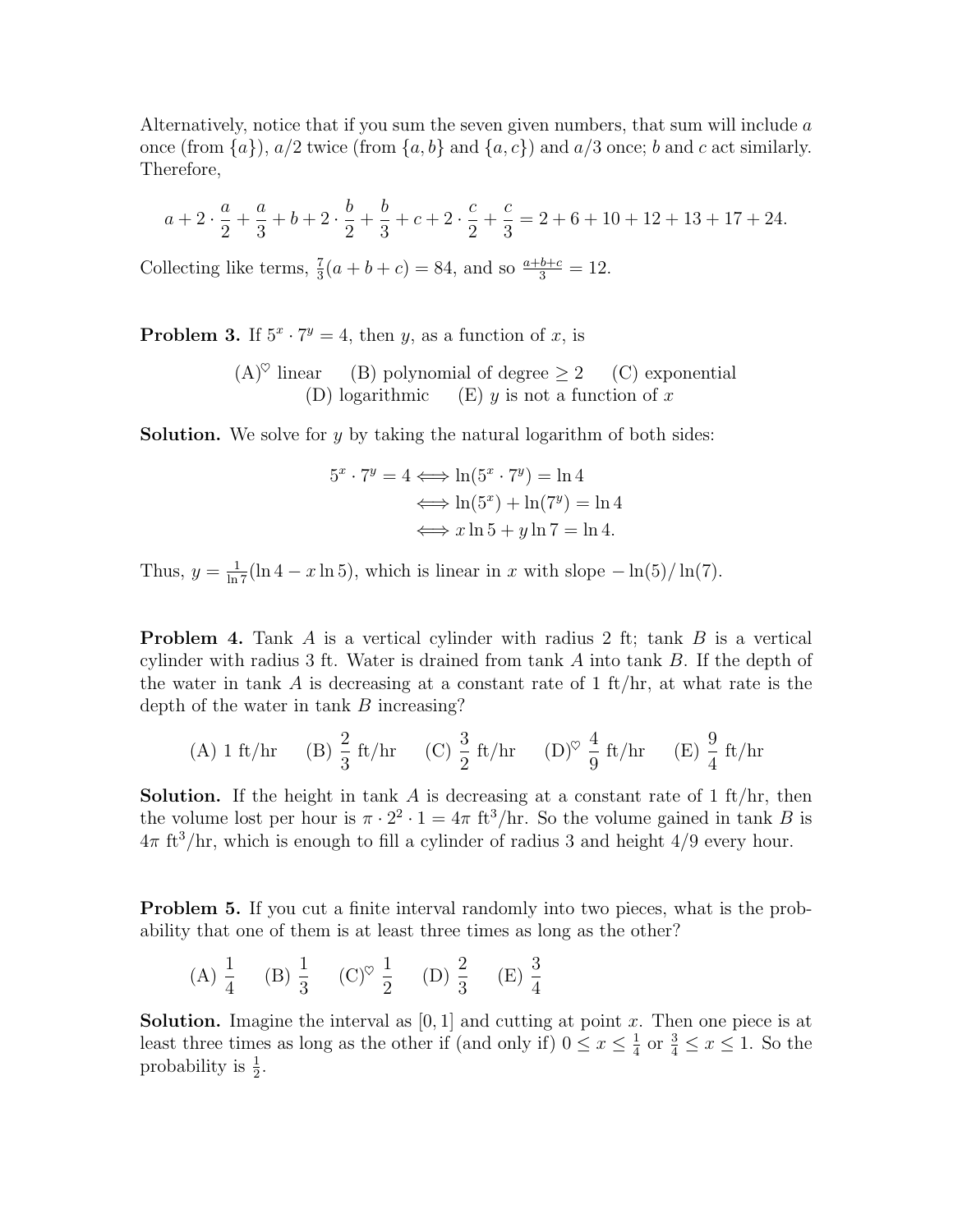**Problem 6.** What is the smallest n such that a group of n people has probability  $\geq \frac{1}{2}$  $\frac{1}{2}$  of having two people born in the same month, assuming that each of the 12 possible birth months is equally likely?

(A) 3 (B) 4 (C)<sup> $\heartsuit$ </sup> 5 (D) 6 (E) 7

**Solution.** We begin by computing the probability  $q$  that a group of  $n$  people all have distinct birth months. We are looking for the smallest n with  $q \leq \frac{1}{2}$  $\frac{1}{2}$ . For  $n \leq 12$ people, the probability of distinct birth months is

$$
q = q(n) = \frac{12}{12} \cdot \frac{11}{12} \cdot \frac{10}{12} \cdot \dots \cdot \frac{12 - (n-1)}{12}.
$$

Notice that if  $n = 5$ , then  $q = \frac{12}{12} \cdot \frac{11}{12} \cdot \frac{10}{12} \cdot \frac{9}{12} \cdot \frac{8}{12}$ , and  $\frac{9}{12} \cdot \frac{8}{12} = \frac{3}{4}$  $\frac{3}{4} \cdot \frac{2}{3} = \frac{1}{2}$  $\frac{1}{2}$ , so that  $q(5) < \frac{1}{2}$  $\frac{1}{2}$ . Then check that  $q(4) = \frac{55}{96} > \frac{1}{2}$  $\frac{1}{2}$ .

Why begin by computing the probability that the desired property does not occur? Notice that "n people have distinct birth months" is a conjunction ('and') of independent events, while "2 people have the same birth month" is a significantly more complicated disjunction ('or' statement).

**Problem 7.** If  $f(x) = e^{-x}$ , what is the range of  $f(f(f(x)))$ ?

(A)  $(1, e)$  (B)<sup> $\heartsuit$ </sup> (1/e, 1) (C)  $(0, 1/e)$  (D)  $(0, 1)$  (E)  $(0, e)$ 

**Solution.** If we denote by  $g(A)$  the set of values arising as  $g(x)$ , for  $x \in A$ , then  $g(\mathbb{R})$  is the range of g. So we want  $f(f(f(\mathbb{R})))$ . We have

$$
f(\mathbb{R}) = \{e^{-x} : x \in \mathbb{R}\} = (0, \infty),
$$

$$
f(f(\mathbb{R})) = \{e^{-x} : x \in (0, \infty)\} = (0, 1),
$$

and

$$
f(f(f(\mathbb{R}))) = \{e^{-x} : x \in (0,1)\} = (1/e, 1).
$$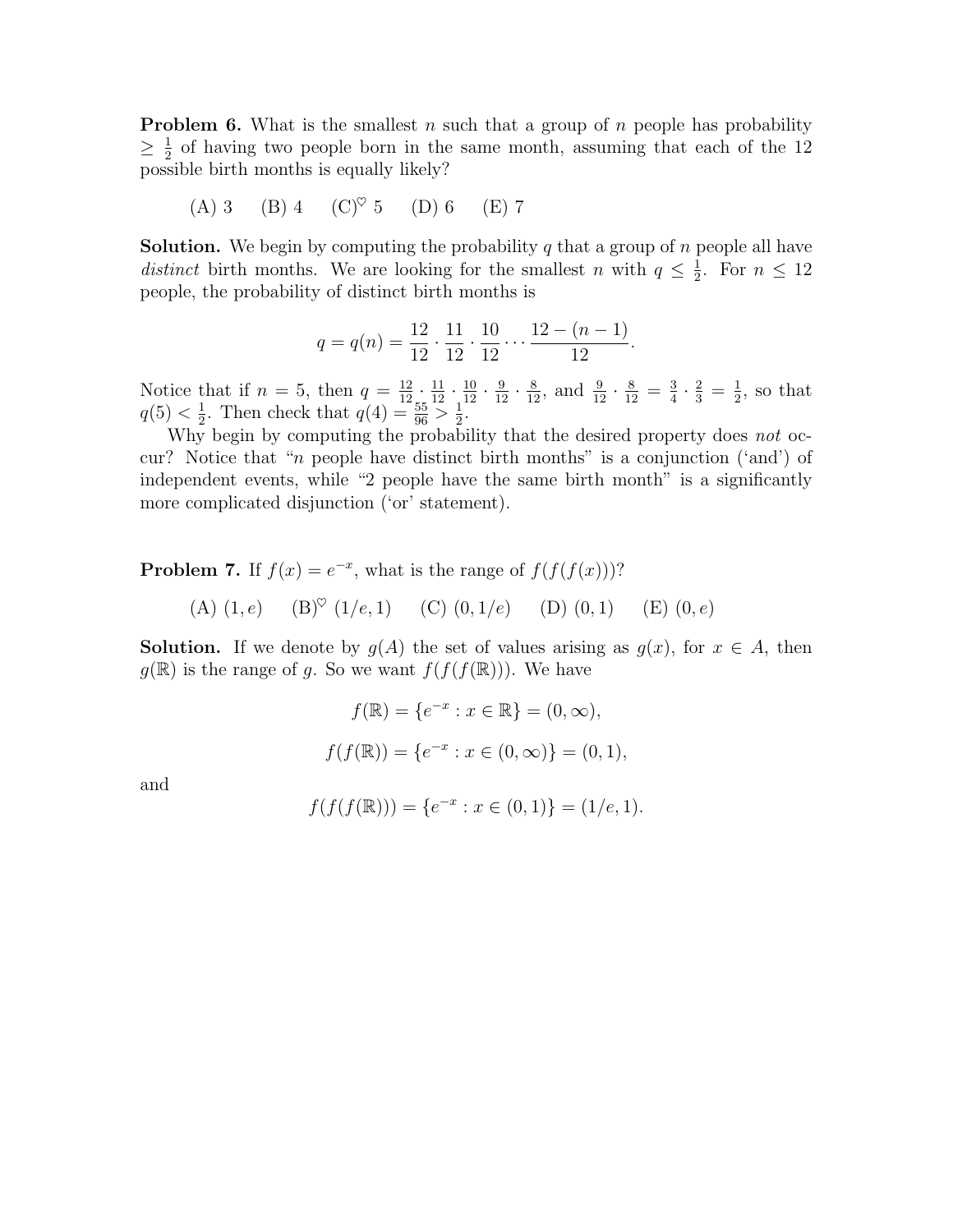**Problem 8.** You are connecting a wire between the top of a height 4 ft pole and the top of a height 12 ft pole. The wire also has to be connected to the ground between the poles. If there is 8ft between the poles, what is the minimum length of the wire?



Solution. If we reflect the first pole through the ground, the wire corresponds to a path between the tip of the underground pole and the tip of the above ground pole. Since the shortest path between two points is a straight line, the shortest length of wire possible is  $\sqrt{8^2 + 16^2} = 8\sqrt{1^2 + 2^2} = 8\sqrt{5}$ .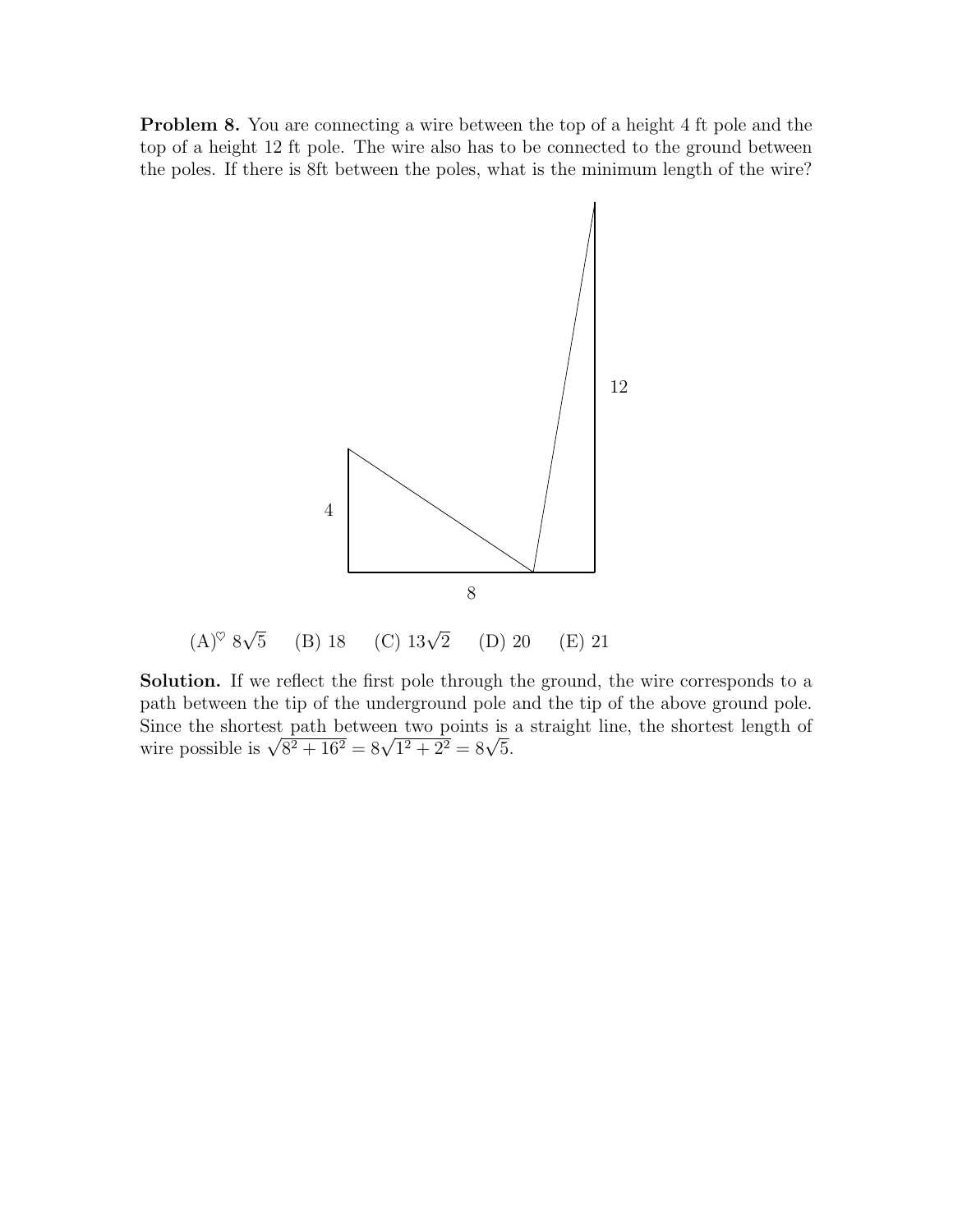

**Problem 9.** Suppose each positive integer is assigned exactly one of the colors red, black or silver, in such a way that for every  $z \geq 3$  there are distinct positive integers x and y so that  $x + y = z$ , and x, y, and z are all different colors; i.e.  $x + y = z$  has a "rainbow solution." If 2019 is red, what color(s) can 1 be?

(A) red (B) black  $(C)^\heartsuit$  black or silver (D) red, black, or silver (E) there is no such coloring

**Solution.** Since  $1+2=3$  is the only way to write 3 as the sum of distinct positive integers, each of those integers must be assigned a different color. Let's say 1 has color  $a, 2$  has color  $b,$  and 3 has color  $c.$ 

We shall show that the only possible coloring is: 1 has color  $a$ , every odd number  $\neq$  1 has color c, and every even number has color b. Let us call this coloring (\*).

Notice that we have shown 1, 2, and 3 must satisfy  $(*)$ . Now suppose  $n > 3$  is even and k satisfies (\*) for every  $1 \leq k < n$ . Then n can be written as either the sum of two even numbers or the sum of two odd numbers. In the former case, all even numbers smaller than  $n$  have the same color, so they can't form a rainbow solution with  $n$ . Similarly, in the latter case all odd numbers except 1 have the same color, so the only possibility for a rainbow solution is  $1 + (n - 1) = n$ , which forces n to have color b as 1 has color a and  $(n-1)$  has color c. Thus if n is even, then n satisfies  $(*)$ .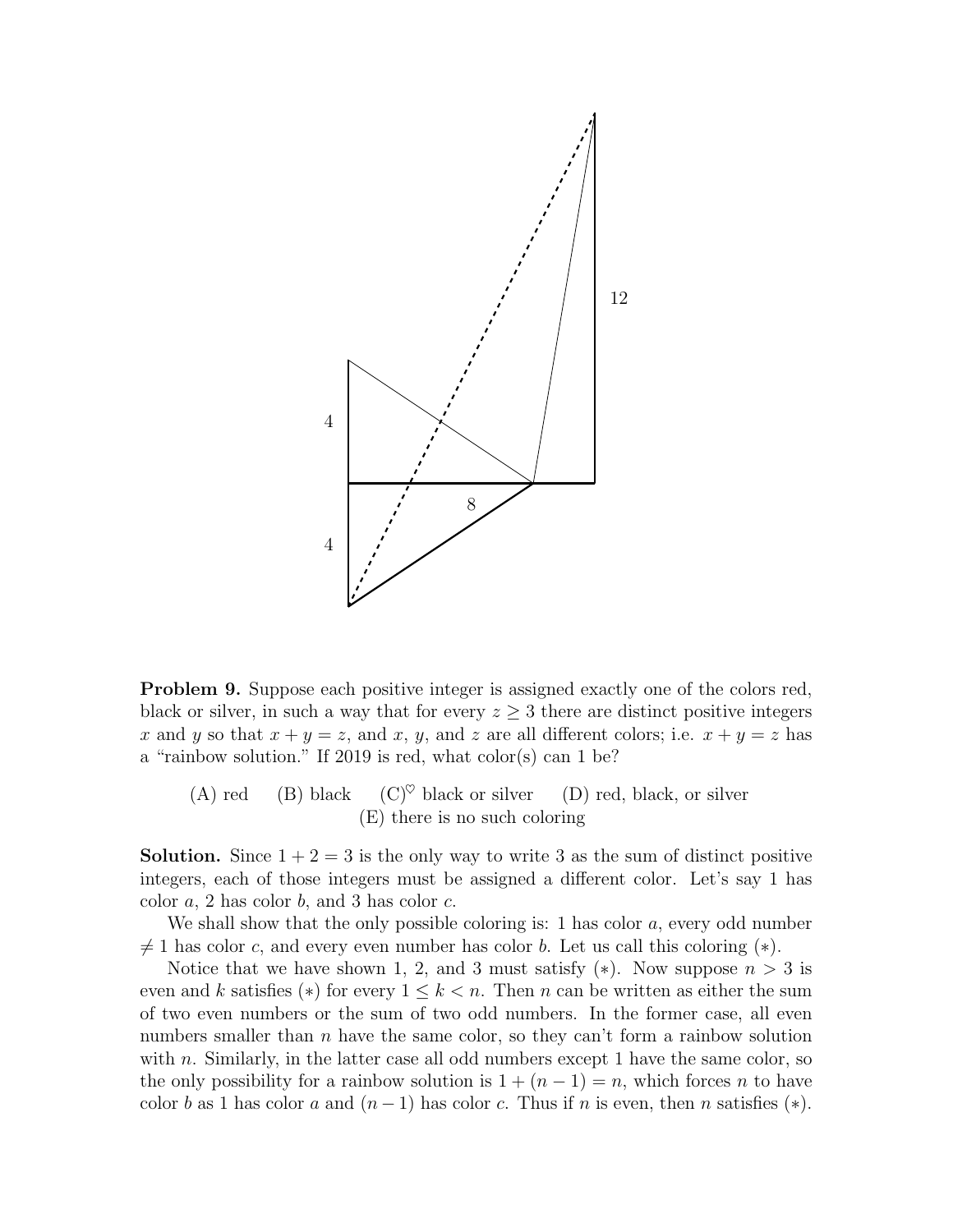Now suppose  $n > 3$  is odd, and k satisfies (\*) for every  $1 \leq k < n$ . Then n can only be written as the sum of an even number and an odd number. This seems to give two possibilities for the color of n as  $3 + (n-3) = n$  allows the color a (as 3 has color c and  $n-3$  has color b), and  $1 + (n-1) = n$  allows the color c (as 1 has color a and  $n-1$  has color b). However if n has color a, then there is no possible color for  $n+1$ : Since  $n+1$  is even, we have already seen the rainbow solution must come from  $1 + n = n + 1$ , but now 1 and n both have color a, leading to an impossibility. Therefore if *n* is odd, it must also satisfy  $(*).$ 

Noting that (\*) is indeed a valid coloring from the equation  $1 + (z - 1) = z$  for  $z \geq 3$ , we conclude that if 2019 is red, then 1 cannot be colored red, but it could be colored either silver or black.

**Note.** For  $n > 1$ , a geometric figure is called an *n*-reptile if it can be decomposed into n figures which are congruent to each other and similar to the original figure. For example, a square is a 4-reptile, and also a 9-reptile.



You also saw in the ciphering round that a  $1 \times$ √ 2 rectangle is a 2-reptile.

**Problem 10.** What is the smallest  $n > 1$  for which a 30°-60°-90° triangle is an n-reptile?

 $(A) 2 \t (B)^\heartsuit 3 \t (C) 4 \t (D) 5 \t (E) 6$ 

**Solution.** Every triangle is a 4-reptile: Connect the midpoints of the sides. So  $n \leq 4$ .

A 30°-60°-90° triangle is not a 2-reptile; notice that in the decomposition shown here, the smaller triangles are similar to the larger, but not congruent to each other.

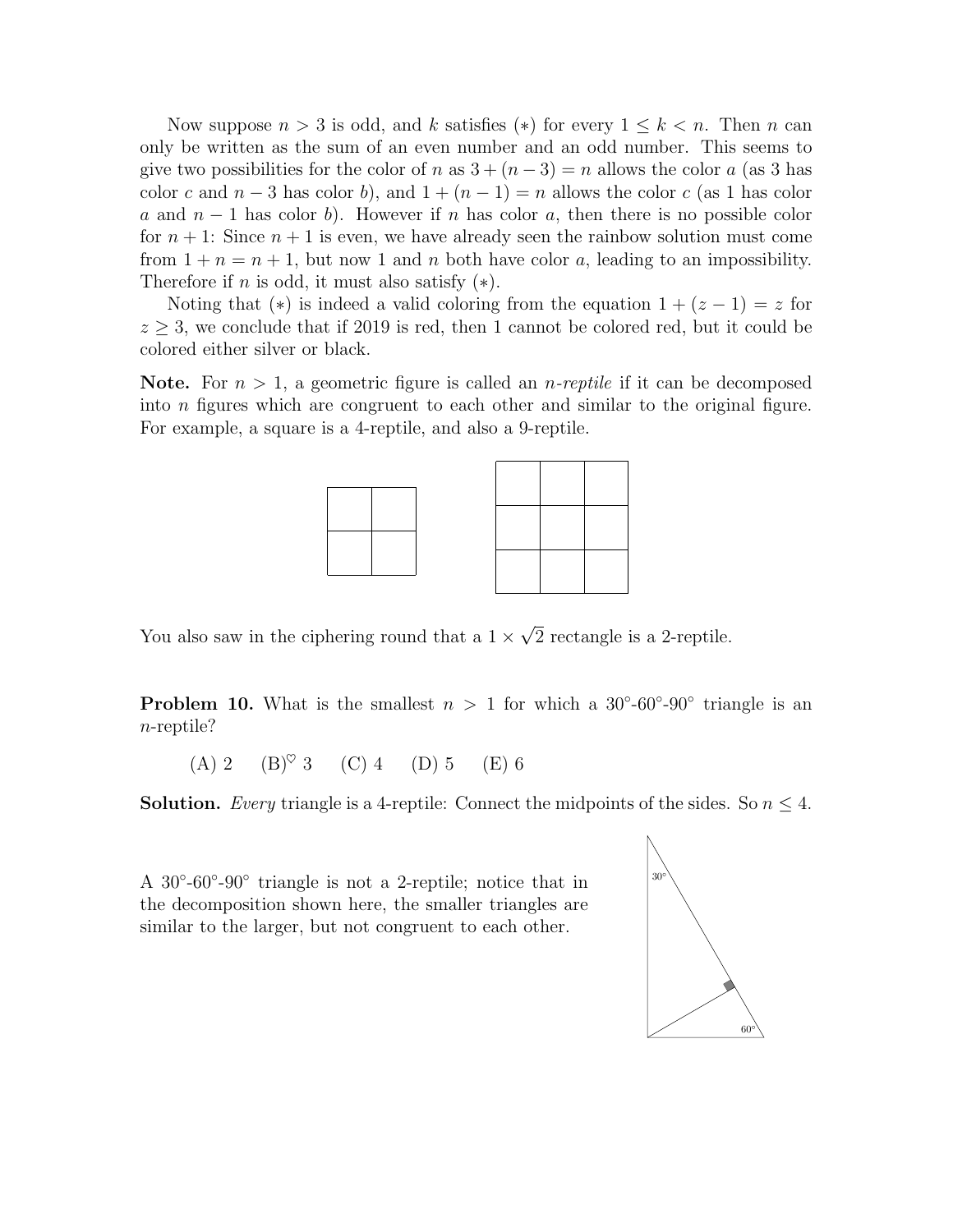

Since  $30^\circ$  is half of  $60^\circ$ , a  $30^\circ$ - $60^\circ$ - $90^\circ$  triangle can be decomposed into three congruent triangles by bisecting the  $60^\circ$ -degree angle. Thus,  $n = 3$ .



(A) 2 (B) 3 (C) 4 (D) 5 (E)♥ 6

Solution. We have already seen that any equilateral triangle (indeed, any triangle) is a 4-reptile, by connecting the midpoint of the sides. Similarly, by connecting the trisectors of the sides, with lines parallel to the sides, we see that an equilateral triangle is a 9-reptile. Continuing in the same way, we find that an equilateral triangle is an  $n^2$ -reptile for any  $n > 1$ . In particular, it is an *n*-reptile for at least 6 values of  $n, 1 < n < 50$ : 4, 9, 16, 25, 36, 49.



Here is an argument that n must be a square. Let x be the side length of the equilateral triangle, and let s be the side length of a reptile piece. Then  $x/s$  must be an integer as this is the number of pieces with an edge on a single side of the triangle. However, area considerations tell us  $x^2\sqrt{3}/4 = n(\sqrt{3}/4)s^2$ , so  $n = (x/s)^2$ , and n is a square.

<span id="page-6-0"></span>**Problem 12.** What is the smallest positive integer n such that  $p(n) = n^2 + 20n + 19$ is divisible by 2019?

(A) 654 (B) 672 (C) 1327 (D)<sup> $\heartsuit$ </sup> 2000 (E) 2019

**Solution.** We need  $2019 = 3 \cdot 673$  to divide  $n^2 + 20n + 19 = (n+1)(n+19)$ . This certainly happens when  $n = 2000$ , since then  $n+19 = 2019$ . To see this is the smallest n, we argue as follows. Since  $3 \mid (n+1)(n+19)$ , and 3 is prime, 3 divides at least one of  $n + 1$  and  $n + 19$ . But  $n + 19$  and  $n + 1$  differ by  $3 \cdot 6$ , and so in fact 3 divides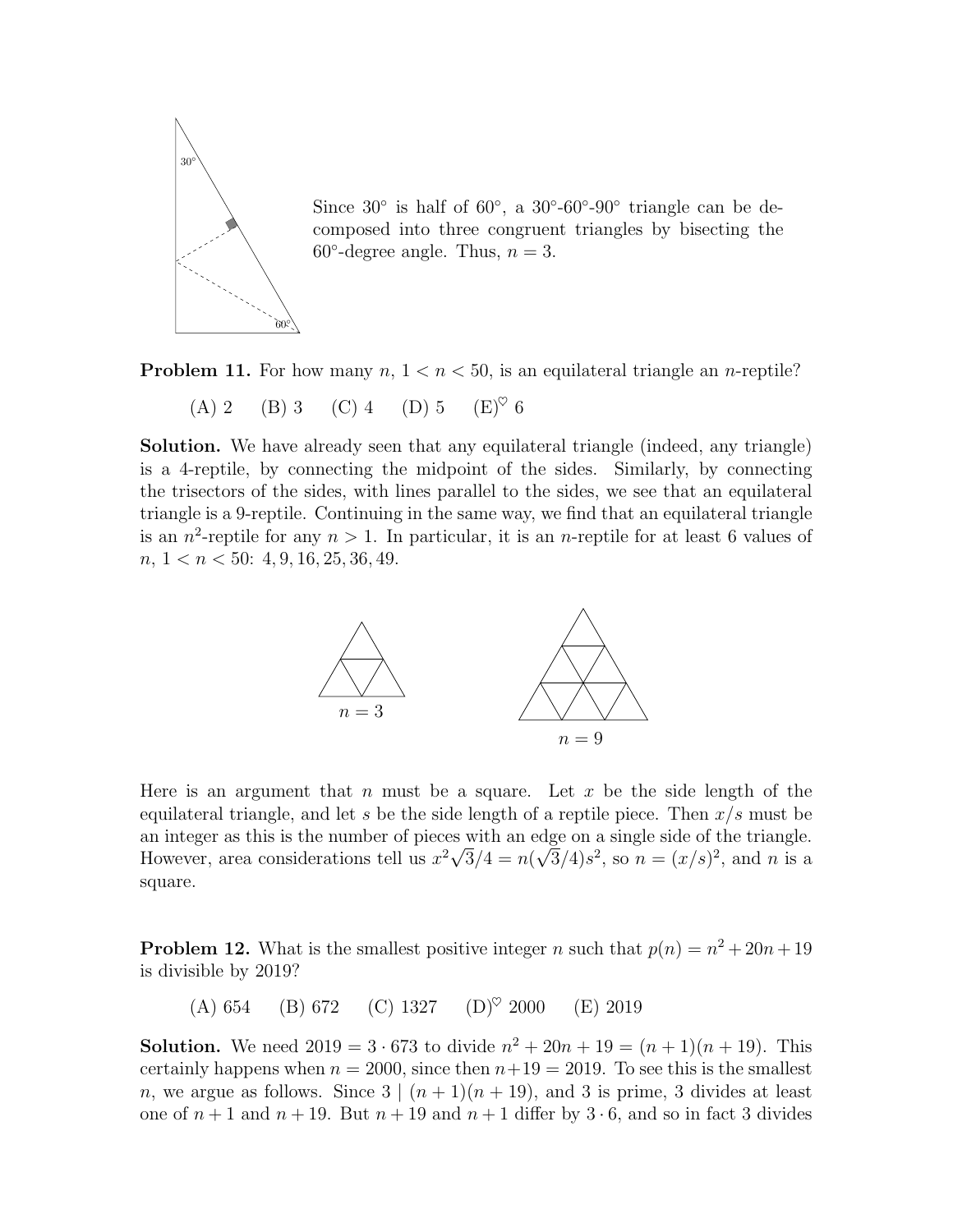both of  $n+1$  and  $n+19$ . Since 673 is prime, it also divides at least one of  $n+1$  and  $n + 19$ . Putting these facts together, the number  $3 \cdot 673 = 2019$  divides either  $n + 1$ or  $n + 19$ . But when  $n < 2000$ , both numbers are too small to be multiples of 2019.

**Problem 13.** For how many positive integers *n* is the decimal expansion of  $\frac{1}{n}$  purely periodic with period 3 (and no smaller period!) ?

 $(A) 4 (B)^\heartsuit 5 (C) 6 (D) 7 (E) 8$ 

**Solution.** Say  $\frac{1}{n} = 0.\overline{abc}$ , with  $a, b, c \in \{0, 1, \ldots, 9\}$ . Then

$$
1000 \cdot 0.\overline{abc} - 0.\overline{abc} = abc,
$$

so that  $0.\overline{abc} = abc/999$ . Thus,  $999/abc = n$ , and so abc is a factor of 999. Since 999 factors into primes as  $3^3 \cdot 37$ , the divisors of 999 are  $3^a \cdot 37^b$  where  $a \in \{0, 1, 2, 3\}$  and  $b \in \{0, 1\}$ . There are  $4 \cdot 2 = 8$  such divisors, and so 8 numbers *n* for which  $1/n$  has period 3. To ensure that 3 is the smallest period, we have to remove from our list of divisors numbers *n* that are factors of  $99 = 3^2 \cdot 11$  (corresponding to period 2) or factors of  $9 = 3^2$  (period 1). This rules out 1, 3 and 9, leaving 5 possibilities.

**Problem 14.** If 
$$
a = 1 + z
$$
 and  $b = 1 - \frac{1}{z}$  and  $a + b = 7$ , what is  $a^3 + b^3$ ?  
\n(A)<sup>°</sup> 238 (B) 288 (C) 321 (D) 325 (E) 343

**Solution.** Notice that  $ab = z - \frac{1}{z} = a + b - 2 = 5$ . Therefore

 $a^{3} + b^{3} = (a + b)(a^{2} - ab + b^{2}) = (a + b)((a + b)^{2} - 3ab) = 7(49 - 15) = 238.$ 

Note. The next two problems are about the area of a union of disks. Recall that a disk consists of a circle together with the points inside the circle.

**Problem 15.** Let L be the line segment in  $\mathbb{R}^2$  from  $(0,0)$  to  $(2,0)$ . At each point  $(x, 0)$  of L draw a disk of radius x centered at  $(x, 0)$ . What is the area of the union of these disks?

(A) 
$$
2 + \frac{\pi}{2}
$$
 (B)  $2 + \pi$  (C)  $2 + 2\pi$  (D)  $2\pi$  (E)<sup>°</sup>  $4\pi$ 

Solution. These disks are nested as shown, so their union is the largest disk, which has radius 2 and area  $4\pi$ .

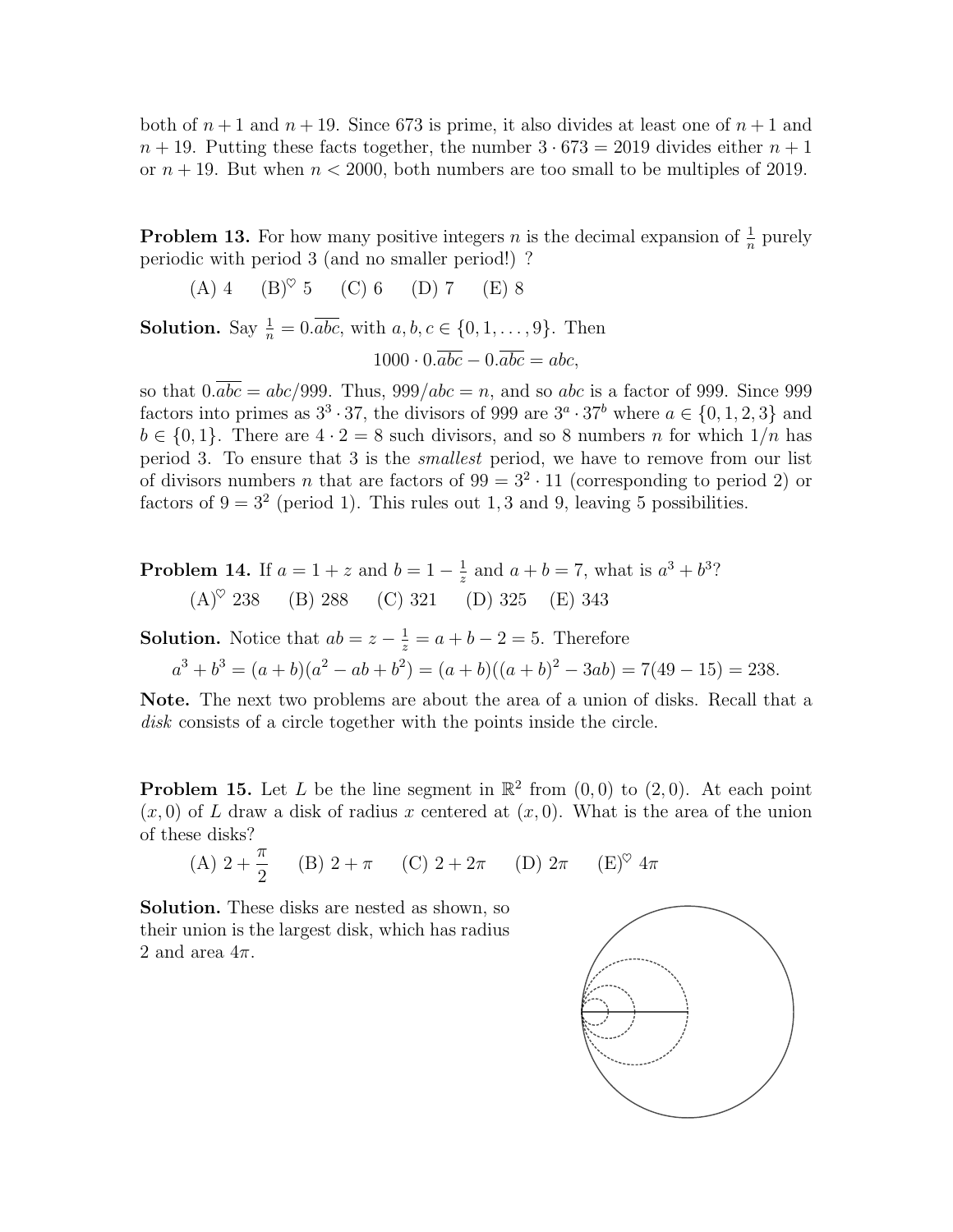**Problem 16.** Again let L be the line segment in  $\mathbb{R}^2$  from  $(0,0)$  to  $(2,0)$ . At each point  $(x, 0)$  of L, draw a disk of radius  $\frac{x}{2}$  centered at  $(x, 0)$ . What is the area of the union of these disks?

(A) 
$$
\frac{\sqrt{3}}{2} + \pi
$$
 (B)  $\sqrt{3} + \pi$  (C)  $\frac{\sqrt{3}}{2} + \frac{2}{3}\pi$  (D)<sup>°</sup>  $\sqrt{3} + \frac{2}{3}\pi$  (E)  $2\pi$ 

**Solution.** Each of the right triangles drawn has hypotenuse x and leg  $x/2$ , and so is a 30<sup>°</sup>-60<sup>°</sup>-90<sup>°</sup> right triangle. So this region consists of two right triangles, each of is a 30'-60'-90' right triangle. So this region consists of two right triangles, earea  $\frac{1}{2}(1)\sqrt{3}$ , together with  $\frac{2}{3}$  of a disk of radius 1, for a total area of  $\sqrt{3} + \frac{2}{3}\pi$ .



**Problem 17.** The terms in a sequence of positive integers add up to 2019. If  $P$  is the largest possible product of these terms, what is the number of different primes dividing P?

 $(A)^\heartsuit$  1 (B) 2 (C) 3 (D) 4 (E) 5

**Solution.** We solve the analogous problem for any integer  $n > 1$ , not simply 2019.

First, we show that if S is a sequence summing to n with maximal product, then every term of S is 2, 3, or 4. If 1 is a term of S, choose any other term m. (We use here that  $n > 1$ .) Replacing 1 and m with the single term  $m + 1$  does not change the sum but increases the product, contradicting the choice of S. So 1 cannot be a term. Similarly, if S has any terms  $m > 4$ , replacing m with the two terms 2 and  $m-2$ preserves the sum but increases the product.

Next, we can replace every 4 in  $S$  with two 2s, preserving both the sum and product. Hence, there is a sequence  $S'$  summing to n with largest possible product and consisting of only 2s and 3s.

Continuing, notice that there can be at most two  $2s$  in  $S'$ : If there are three  $2s$ , replacing these with two 3s preserves the sum but results in a larger product.

Let A and B be the number of 2s and 3s in S', so that  $0 \leq A \leq 2$ . Since  $n = 2A + 3B$ , we see that A is the unique integer in  $\{0, 1, 2\}$  with  $n - 2A$  a multiple of 3, and  $P = 2^{A}3^{B}$ .

When  $n = 2019$ , we have  $A = 0$  and  $B = 673$ . Thus,  $P = 3^{673}$ , which has 3 as its unique prime divisor.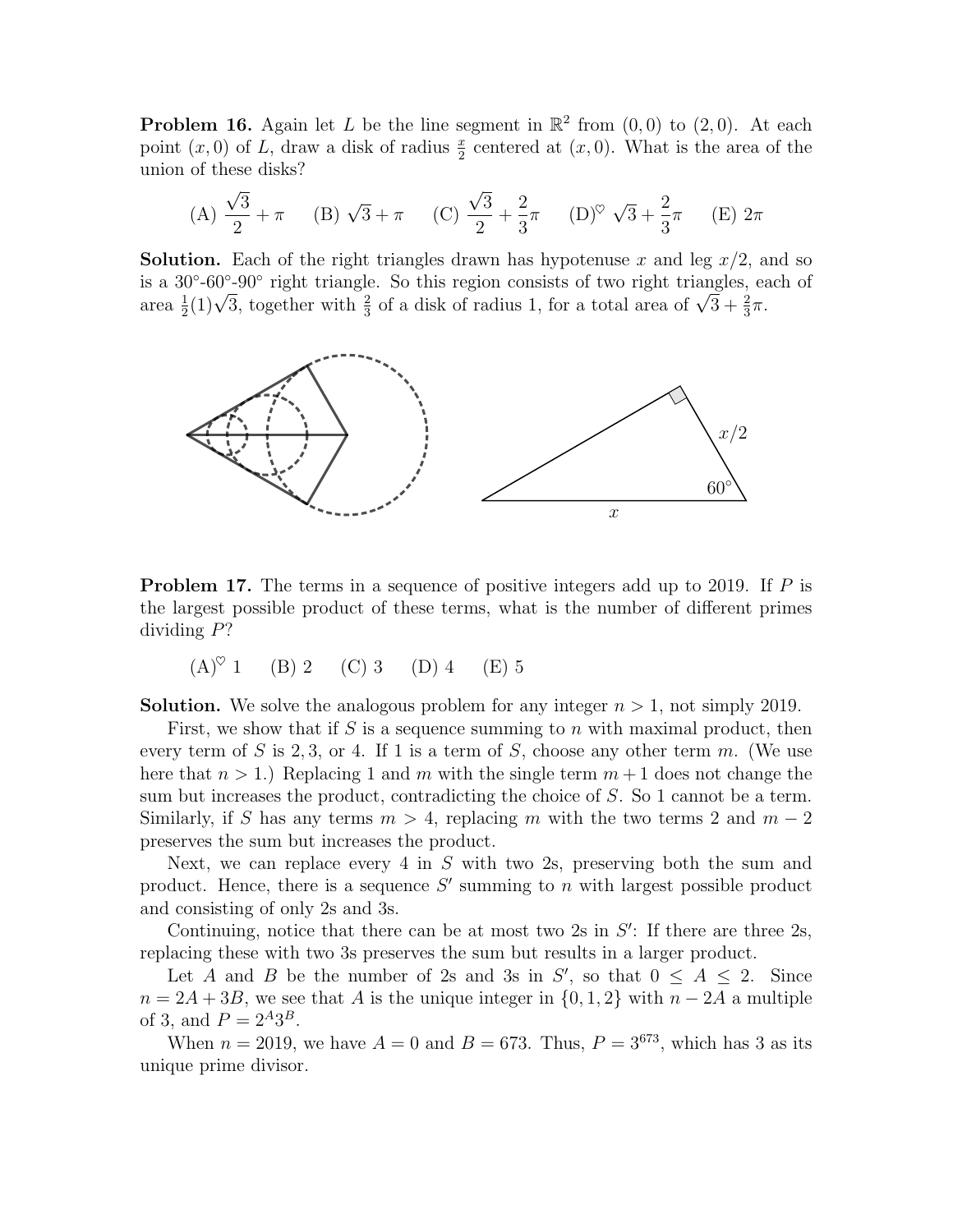**Problem 18.** Recall that a polygon is said to be *convex* if all of its interior angles measure strictly less than 180°. A *lattice point* in  $\mathbb{R}^2$  is a point with coordinates  $(x, y)$ , with x and y both integers. Now consider the following statement:

Every convex *n*-gon in  $\mathbb{R}^2$  having all its vertices at lattice points contains a lattice point in its interior.

The least positive integer  $n \geq 3$  for which this statement holds is

(A) 4 (B)<sup> $\heartsuit$ </sup> 5 (C) 6 (D) 7 (E) there is no such n

**Solution.** The statement is false for  $n = 3$ ; consider the triangle with vertices at  $(0, 0), (1, 0),$  and  $(0, 1)$ . It is also false for  $n = 4$ ; consider the square with vertices  $(0, 0), (1, 0), (1, 1),$  and  $(0, 1)$ . But it is true when  $n \geq 5$ .

To prove this, we proceed in two steps. First, we show that it is enough to prove the result in the special the case where each segment between consecutive vertices is free of lattice points.

Let  $P$  be an n-gon satisfying our assumptions, but with a lattice point somewhere between adjacent vertices. Going around clockwise, label the vertices as  $v_0, v_1, v_2$ ,  $\ldots, v_{n-1}$ , so that P is formed by connecting  $v_0$  to  $v_1, v_1$  to  $v_2, \ldots$ , and  $v_{n-1}$  to  $v_0$ . We can choose the starting vertex for our numbering so that there is a lattice point v between  $v_1$  and  $v_2$ .



Now let P' be the n-gon with vertices  $v_0, v, v_2, \ldots, v_{n-1}$ . Then P' is an n-gon satisfying our initial hypotheses. Moreover, if  $P'$  has a lattice point between any two of its adjacent vertices, we can repeat the process. Every iteration results in a strictly smaller polygon, and so decreases the enclosed area. But (e.g., by Pick's theorem), this area is always half an integer, so the process terminates in a polygon with no lattice points between consecutive vertices.

We now finish the proof. Let  $P$  be a polygon satisfying our assumptions, with the extra condition that there is no lattice point between consecutive vertices. Assign each lattice point a 'parity', namely the ordered pair consisting of the parity of its components. There are only 4 possible parities of lattice points: (even, even), (even, odd), (odd, even), and (odd, odd). So among the  $n \geq 5$  vertices of P, there are two,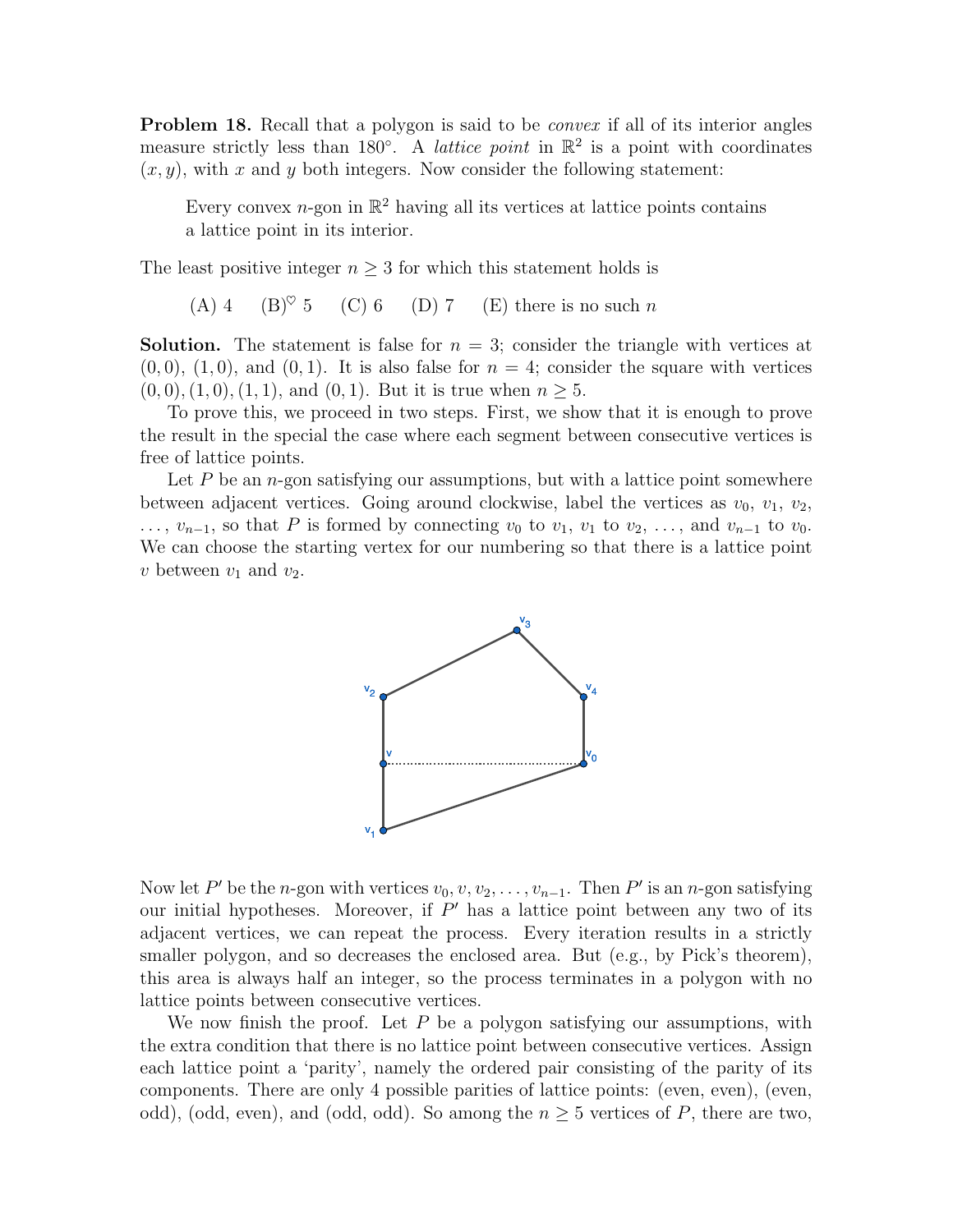say  $v = (x, y)$  and  $v' = (x', y')$ , sharing the same parity. Then the midpoint of v and  $v'$  is a lattice point. Thus,  $v$  and  $v'$  cannot be consecutive! Now convexity implies that the segment connecting  $v$  and  $v'$  lies entirely inside  $P$ , and so this midpoint is an interior lattice point.

<span id="page-10-0"></span>**Problem 19.** For how many positive integers n is  $(3.5)^n + (12.5)^n$  an integer?

(A) 1 (B) 2 (C) $\degree$  3 (D) 4 (E) infinitely many

**Solution.** Asking for  $(3.5)^n + (12.5)^n$  to be integer is equivalent to asking that  $2^{n}$  |  $7^{n}$  +  $25^{n}$ . If *n* is even, then  $7^{n}$  and  $25^{n}$  are both 1 mod 4, so their sum is divisible by 2 but not by 4. Hence, there are no even positive integers n for which  $2^n | 7^n + 25^n$ . Suppose that  $n$  is odd. Then

$$
7^{n} + 25^{n} = (7+25) \cdot (7^{n-1} - 25 \cdot 7^{n-2} + (25)^{2} \cdot 7^{n-3} - \dots + 25^{n-1})
$$
  
=  $2^{5} \cdot (7^{n-1} - 25 \cdot 7^{n-2} + (25)^{2} \cdot 7^{n-3} - \dots + 25^{n-1}).$ 

The parenthesized right-hand factor is a sum of  $n$  odd numbers, and so is odd. Thus,  $2^5$  is always the highest power of 2 dividing  $7^n + 25^n$ , when n is odd. So the odd n with  $2^n | 7^n + 25^n$  are  $n = 1, 3$ , and 5.

**Problem 20.** Suppose you want to cover an  $8 \times 8$  checkerboard with 21 L-shaped tiles and a single  $1 \times 1$  square tile.



How many different locations are there on the board where the square tile could be located in a successful tiling? You are allowed to rotate the L-shaped tile.

(A) 0 (i.e., no such tiling is possible) (B) 4 (C) 8 (D) 22 (E)<sup> $\heartsuit$ </sup> 64

**Solution.** Here is a proof by induction that a  $2^n \times 2^n$  checkerboard can be tiled by  $4^n - 1$  $\frac{1}{3}$  L-shaped tiles and 1 square tile, regardless of where the square is placed.



BASE CASE:  $n = 1$ .

One L-tile and one square can tile the board regardless of where it is placed. INDUCTION STEP: Given a  $2^{n+1} \times 2^{n+1}$  board, place the square tile anywhere and partition the board into four  $2^n \times 2^n$  boards.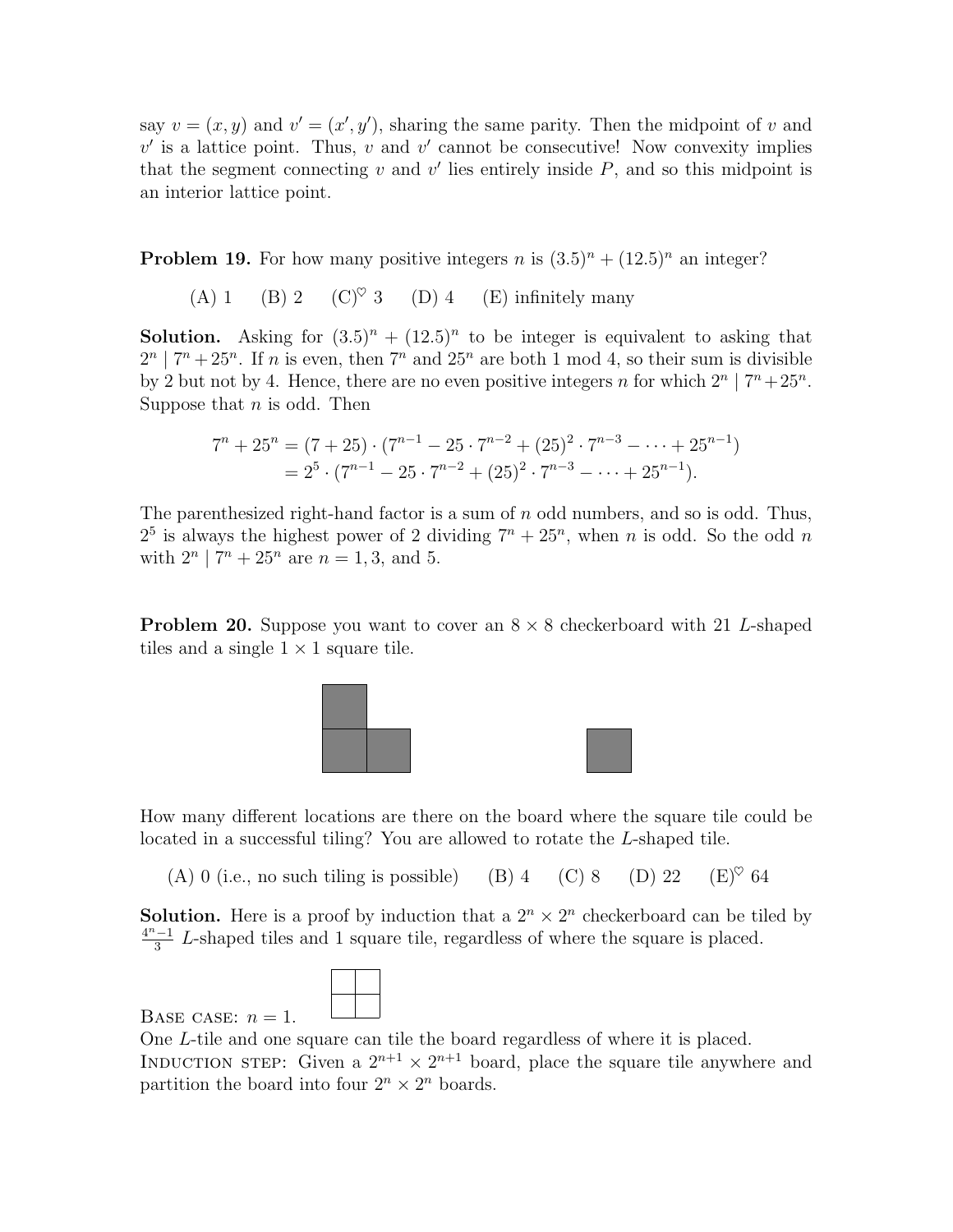

One of these contains the square tile. Now place an L-tile on the 3 corners where the other 3 smaller boards meet. All that remains is to tile these  $2^n \times 2^n$  boards, each with one square already covered. This can be done by the induction hypothesis.

Notice that this proof describes an algorithm for tiling a board. This is in fact the only way to tile  $2 \times 2$  and  $4 \times 4$  boards.

**Challenge.** Is there any other way to tile an  $8 \times 8$  (or larger) board?

**Problem 21.** Suppose you want to cover an  $8 \times 8$  checkerboard with 21 straight tiles of length 3 and a single  $1 \times 1$  square tile.



How many different locations are there on the board where the square tile could be located in a successful tiling? You are allowed to rotate the straight tile.

(A) 0 (i.e., no such tiling is possible) (B)<sup> $\heartsuit$ </sup> 4 (C) 8 (D) 22 (E) 64

Solution. Number the squares of the board as shown here. Then:

- The sum of all of the numbers is 128.
- Any 3-tile placed on the board will cover  $1, 2, 3$  (in some order).
- The 21 3-tiles will cover a total of  $21 \cdot 6 =$ 126, so the square tile must lie on a 2. There are 22 of these on the board as it is numbered.
- If we rotate the numbering by 90°, we get a different numbering and the square must still lie on a 2.
- There are only 4 squares that are on a 2 in both numberings.

| $\,1$      | $\overline{2}$ | 3              | $\,1$      | $\,2$          | 3              | $\,1$       | $\sqrt{2}$ |
|------------|----------------|----------------|------------|----------------|----------------|-------------|------------|
| $\,2$      | 3              | $\,1$          | $\,2\,$    | 3              | $\,1$          | $\sqrt{2}$  | 3          |
| $\sqrt{3}$ | $\,1$          | $\overline{2}$ | $\sqrt{3}$ | $\,1$          | $\overline{2}$ | 3           | $\,1\,$    |
| $\,1\,$    | $\overline{2}$ | 3              | $\,1$      | $\overline{2}$ | 3              | $\mathbf 1$ | $\sqrt{2}$ |
| $\,2$      | $\sqrt{3}$     | $\,1\,$        | $\,2\,$    | $\sqrt{3}$     | $\,1$          | $\,2$       | 3          |
| $\sqrt{3}$ | $\mathbf{1}$   | $\overline{2}$ | 3          | $\,1\,$        | $\sqrt{2}$     | 3           | $\,1$      |
| $\,1\,$    | $\,2$          | 3              | $\,1$      | $\,2$          | 3              | $\,1$       | $\sqrt{2}$ |
| $\,2$      | 3              | $\,1\,$        | $\,2$      | 3              | $\,1\,$        | $\sqrt{2}$  | $\sqrt{3}$ |

Finally, each of these 4 squares can be the position of the square tile, as shown by the following diagram and its 90◦ rotations: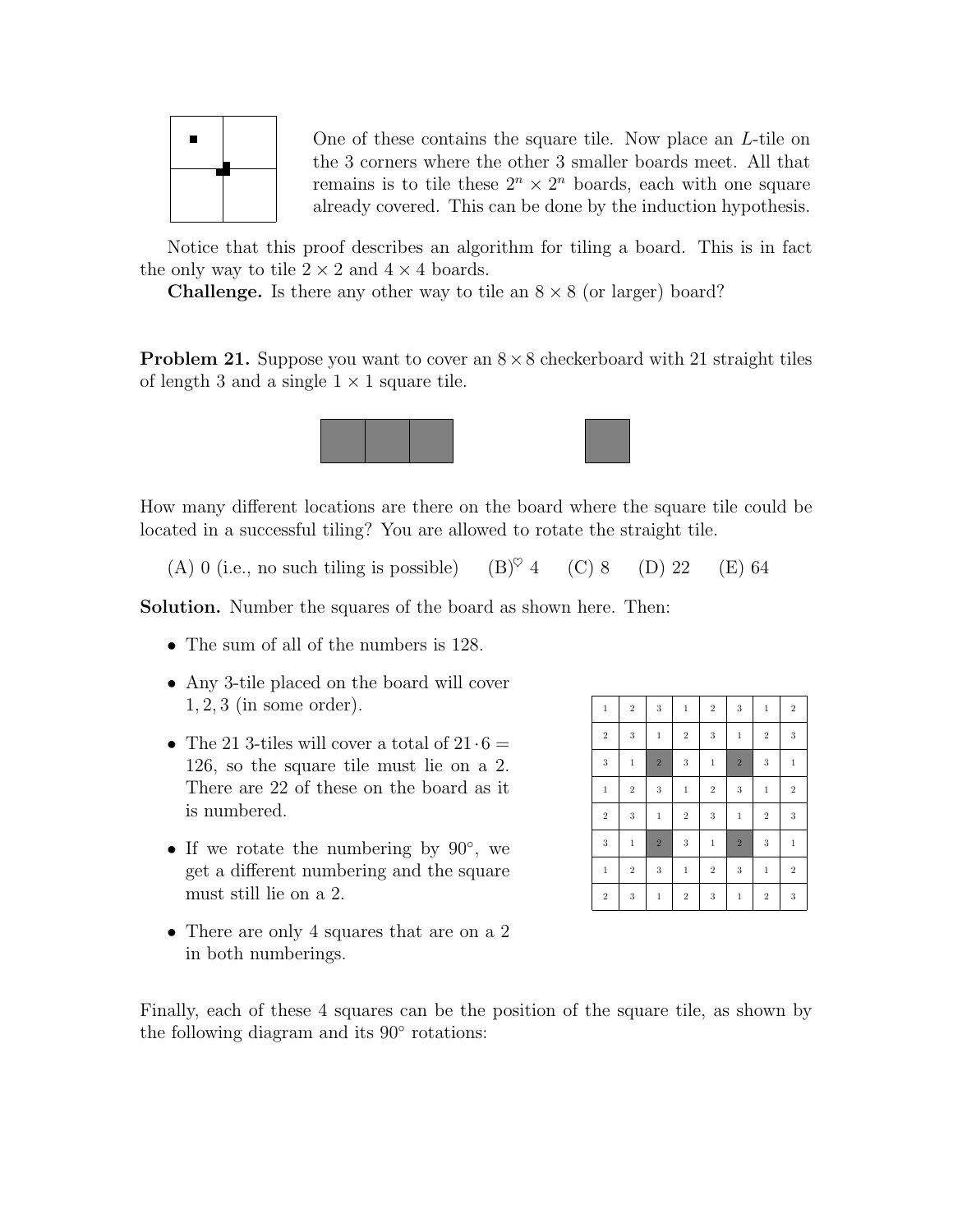<span id="page-12-0"></span>**Problem 22.** For each integer  $n > 1$ , let  $f(n)$  denote the number of *factorizations* of n, meaning the number of ways of writing  $n$  as an ordered product of integers larger than 1. For example, 12 has 8 factorizations:

12,  $2 \cdot 6$ ,  $6 \cdot 2$ ,  $3 \cdot 4$ ,  $4 \cdot 3$ ,  $2 \cdot 2 \cdot 3$ ,  $2 \cdot 3 \cdot 2$ ,  $3 \cdot 2 \cdot 2$ .

Let  $f_{odd}(n)$  count the number of factorizations with an odd number of parts and  $f_{\text{even}}(n)$  count the number of factorizations with an even number of parts. What is the largest value of

$$
|f_{\text{odd}}(n) - f_{\text{even}}(n)|
$$

for  $1 < n \leq 2019$ ?

(A) 0 (B)♥ 1 (C) 3 (D) 39 (E) 40

**Solution.** We will show that for every  $n > 1$ , the difference  $f_{even}(n) - f_{odd}(n) = \mu(n)$ , where  $\mu(n)$  is the so-called Möbius function, defined by

$$
\mu(n) = \begin{cases} 0 & \text{if } p^2 \mid n \text{ for some prime } p, \\ (-1)^k & \text{if } n = p_1 \cdots p_k \text{ for distinct primes } p_i. \end{cases}
$$

Thus,  $f_{even}(n) - f_{odd}(n)$  assumes only the values  $-1, 0, 1$ .

In what follows, we think of 1 as an empty product. In keeping with this, we adopt the conventions that  $\mu(1) = 1$ ,  $f(1) = 1$ ,  $f_{even}(1) = 1$ , and  $f_{odd}(1) = 0$ .

To begin the proof, observe that for each  $n > 1$ ,

$$
f(n) = \sum_{d|n, d < n} f(d).
$$

To see this, think of constructing a factorization of n by first factoring  $d$ , for a proper divisor d of n, and then appending a final term of  $n/d$ . This same argument implies that for all  $n > 1$ ,

$$
f_{\text{odd}}(n) = \sum_{d|n, d \le n} f_{\text{even}}(d)
$$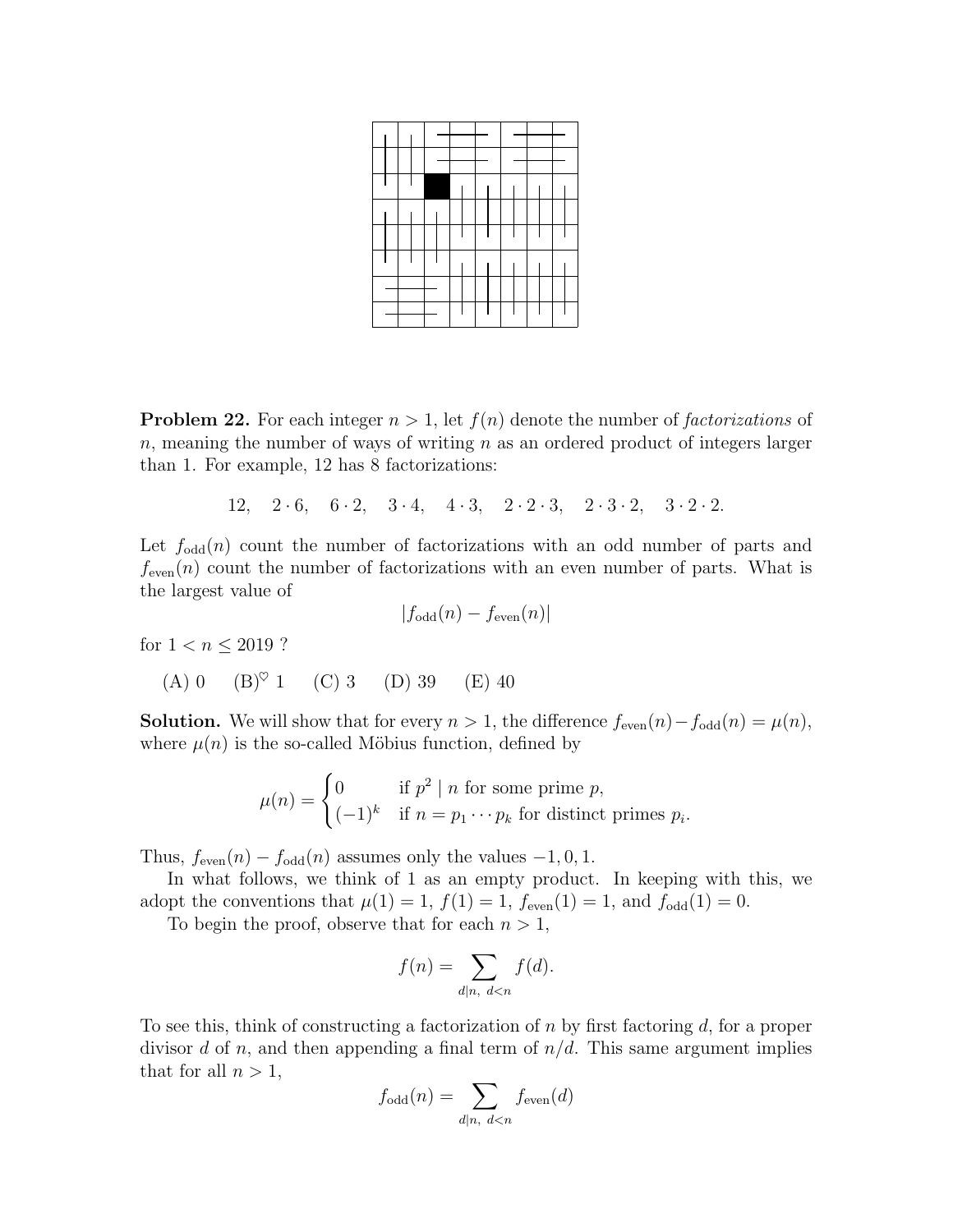and

$$
f_{\text{even}}(n) = \sum_{d|n, d \le n} f_{\text{odd}}(d).
$$

Now let  $g(n) = f_{even}(n) - f_{odd}(n)$ . Then  $g(1) = 1$  and (from the last two displayed equations) we have for every  $n > 1$  that

$$
g(n) = -\sum_{d < n} g(d).
$$

Rearranging,

$$
\sum_{d|n} g(d) = 0
$$

for every  $n > 1$ .

Remember that we are trying to show that  $g = \mu$ . An easy induction shows that g is uniquely determined by the conditions that (a)  $g(1) = 1$  and (b)  $\sum_{d|n} g(d) = 0$ for every  $n > 1$ . Since  $\mu(1) = 1$ , we will have the desired identity once we prove that

$$
\sum_{d|n}\mu(d)=0
$$

for every  $n > 1$ .

Factor  $n = p_1^{e_1} \cdots p_k^{e_k}$ . If  $d | n$  and  $d$  is not squarefree, then  $\mu(d) = 0$ , and  $d$  does not contribute to  $\sum_{d|n} \mu(d)$ . So it is enough to consider the contribution of d dividing  $p_1 \cdots p_k$ . For every  $\ell$ , there are  $\binom{k}{k}$  $\ell$ ) integers d dividing  $p_1 \cdots p_k$  with  $\ell$  prime factors, and each such d makes a contribution of  $(-1)^{\ell}$ . Thus,

$$
\sum_{d|n} \mu(d) = \sum_{\ell \ge 0} (-1)^{\ell} {k \choose \ell} = (1-1)^k = 0^k = 0,
$$

where we used the binomial theorem to evaluate the sum on  $\ell$ .

**Problem 23.** Recall: If X and Y are sets, we say X is a *subset* of Y if every element of X is also an element of Y; we denote this by  $X \subseteq Y$ . The empty set  $\emptyset$  is a subset of every set. We say X is a proper subset of Y if X is a subset of Y and  $X \neq Y$ ; in this case, we write  $X \subsetneq Y$ .

How many triples of sets  $A, B, C$  are there that satisfy

$$
\emptyset \subseteq A \subsetneq B \subsetneq C \subseteq \{1, 2, 3, 4, 5\} \quad ?
$$
  
(A) 504 (B)<sup>°</sup> 570 (C) 729 (D) 768 (E) 776

Solution. We first count the number of triples satisfying the relaxed condition

$$
\emptyset \subseteq A \subseteq B \subseteq C \subseteq \{1, 2, 3, 4, 5\}.
$$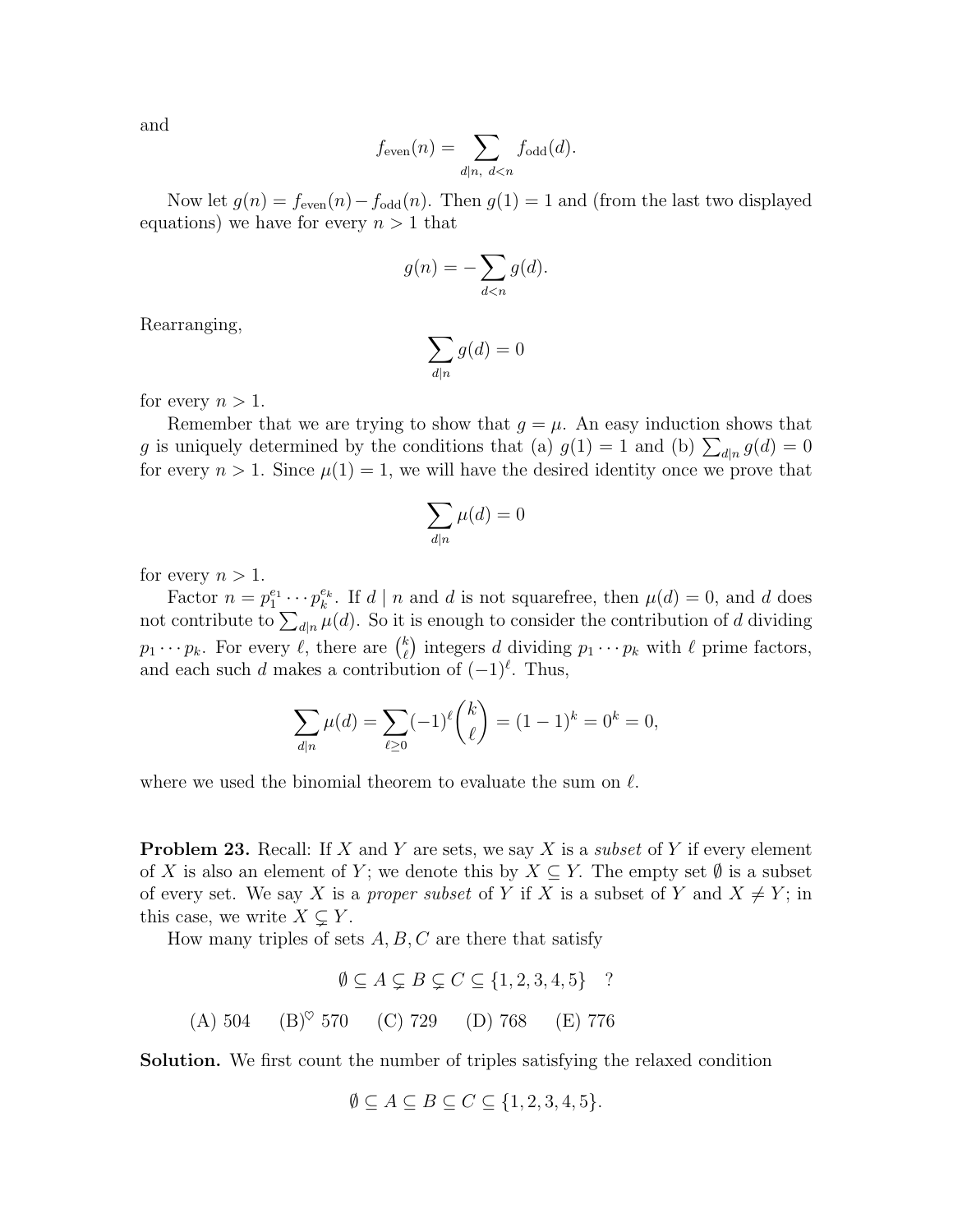The answer to this modified problem is  $4^5$ , or 1024. For each of  $1, 2, 3, \ldots, 5$ , there are 4 possibilities. Either they belong to none of  $C, B, A$ , they belong only to  $C$ , they belong only to  $C$  and  $B$ , or they belong to all of  $C$ ,  $B$ , and  $A$ .

To solve the problem as stated, we do an inclusion-exclusion. The number of triples with  $A = B$  is the number of pairs of sets  $A, B$  with  $\emptyset \subseteq A \subseteq C \subseteq \{1, 2, 3, 4, 5, 6\},\$ which — by reasoning analogous to the above — is  $3^5 = 243$ . So we should subtract 243. We should also subtract 243 to account for triples with  $B = C$ . But now we need to add back in the count of triples with  $A = B = C$ , which is  $2^5 = 32$ . So our final answer is

$$
1024 - 2 \cdot 243 + 32 = 570.
$$

<span id="page-14-0"></span>**Problem 24.** How many ordered triples of integers  $(x, y, z)$  are there satisfying the simultaneous conditions

$$
x + y + z = 3
$$
 and  $x^3 + y^3 + z^3 = 3$ ?

The integers  $x, y, z$  do not have to be distinct, and are allowed to be positive, negative, or zero.

(A) 1 (B)<sup> $\heartsuit$ </sup> 4 (C) 7 (D) 10 (E) infinitely many

Solution. The key is to recognize the following factorization:

.

$$
(x + y + z)3 - (x3 + y3 + z3) = 3(x + y)(x + z)(y + z).
$$

Where does this come from? If we let  $x = -y$ , the left-hand side vanishes. So viewed as a polynomial in x, the left-hand side has  $-y$  as a root, and so  $x - (-y) = x + y$ is a factor. Symmetric reasoning accounts for the factors of  $x + z$  and  $y + z$  on the right-hand side. Comparing degrees shows that the left-hand side has the form  $C(x + y)(x + z)(y + z)$  where C is a constant. To see that  $C = 3$  is the correct constant, we can plug in values of x, y and z, for instance  $x = y = z = 1$ .

If  $x + y + z = 3$  and  $x^3 + y^3 + z^3 = 3$ , the above factorization reveals that

$$
8 = (x + y)(x + z)(y + z).
$$

The condition that  $x+y+z=3$  amounts to requiring that the three right-hand factors sum to 6. The only possibilities for these factors are  $2, 2, 2$  or some permutation of 8, -1, -1. These in turn yield 4 possibilities for  $(x, y, z)$ : 1, 1, 1 or some permutation of  $-5, 4, 4$ .

**Problem 25.** Suppose  $p(x)$  is a degree 6 polynomial which is tangent to  $y = 2x + 3$ at  $x = 1$ ,  $x = 2$ , and  $x = 5$ . What values can  $p(0)$  have?